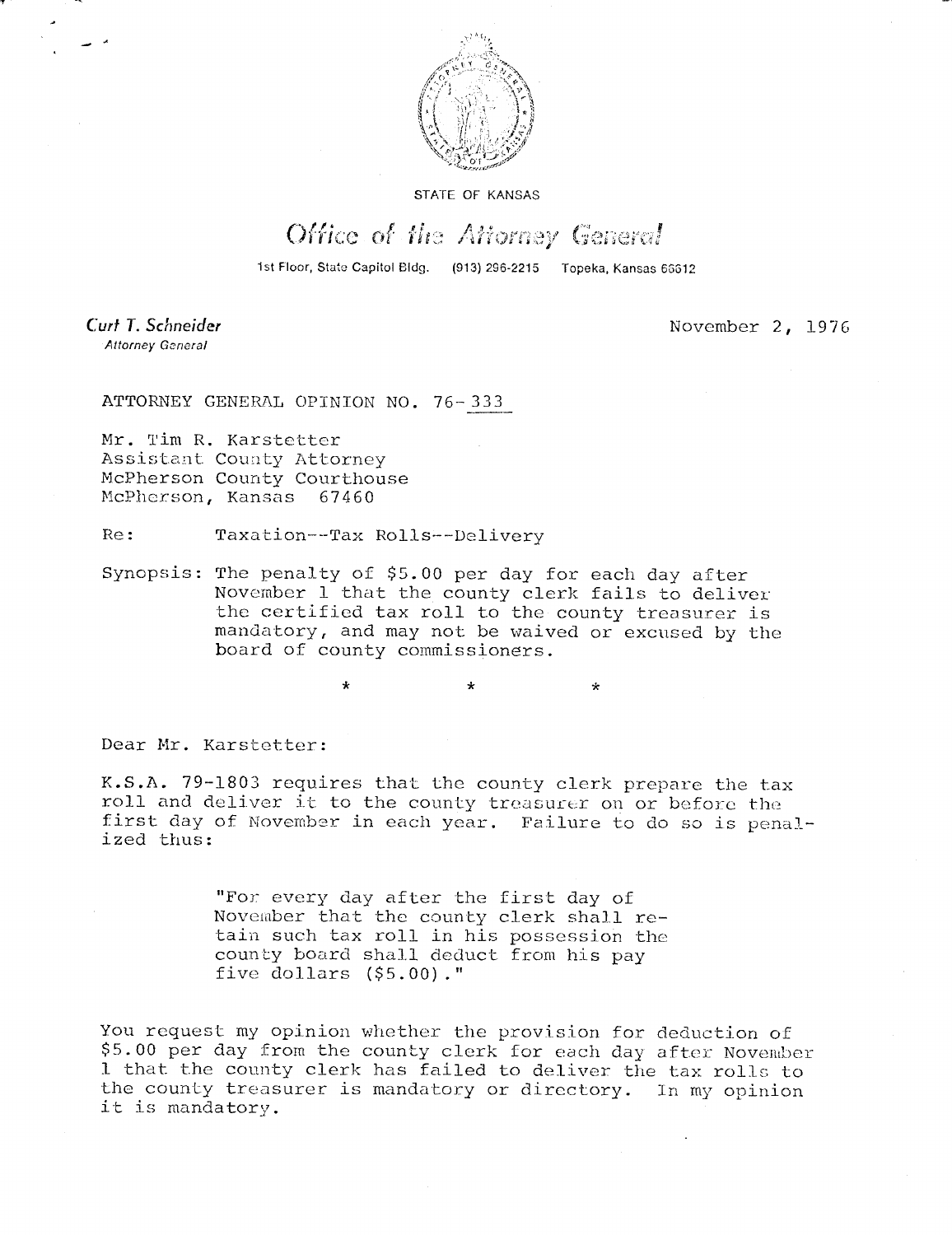

**STATE OF KANSAS** 

OFFICE OF THE ATTORNEY GENERAL

## **ROBERT T. STEPHAN**

2ND FLOOR, KANSAS JUDICIAL CENTER, TOPEKA 66612

MAIN PHONE: (913) 296-2215 **CONSUMER PROTECTION: 296-3751 ANTITRUST: 296-5299** 

## Offi

## Memorandum

1st Floor, Sta

Curt T. Schneider Attorney General

ATTORNEY GENERAL OPI

Mr. Tim R. Karstette: Assistant County Att McPherson County Cou McPherson, Kansas 6

Re: Taxation---'

Synopsis: The penalt November 1 the certif. mandatory, board of c

Dear Mr. Karstetter:

K.S.A. 79-1803 requi roll and deliver it first day of November ized thus:

> "For every November t tain such county boa five dolla

You request my opinion whether the provision for deduction of \$5.00 per day from the county clerk for each day after November 1 that the county clerk has failed to deliver the tax rolls to the county treasurer is mandatory or directory. In my opinion it is mandatory.

In regard to this AG opinion,<br>Consideration must be given to<br>School Exstrict v. Clark County Commers,<br>155 Kon. 636 (1942), and to the Pact<br>the penalty provision in K.S.A. 19-1803<br>Was added to the statute in 1961. (See L. 1960, ch. 57,  $\S$  ) and L. 1961, ch. 441,  $\Sigma_L$ )